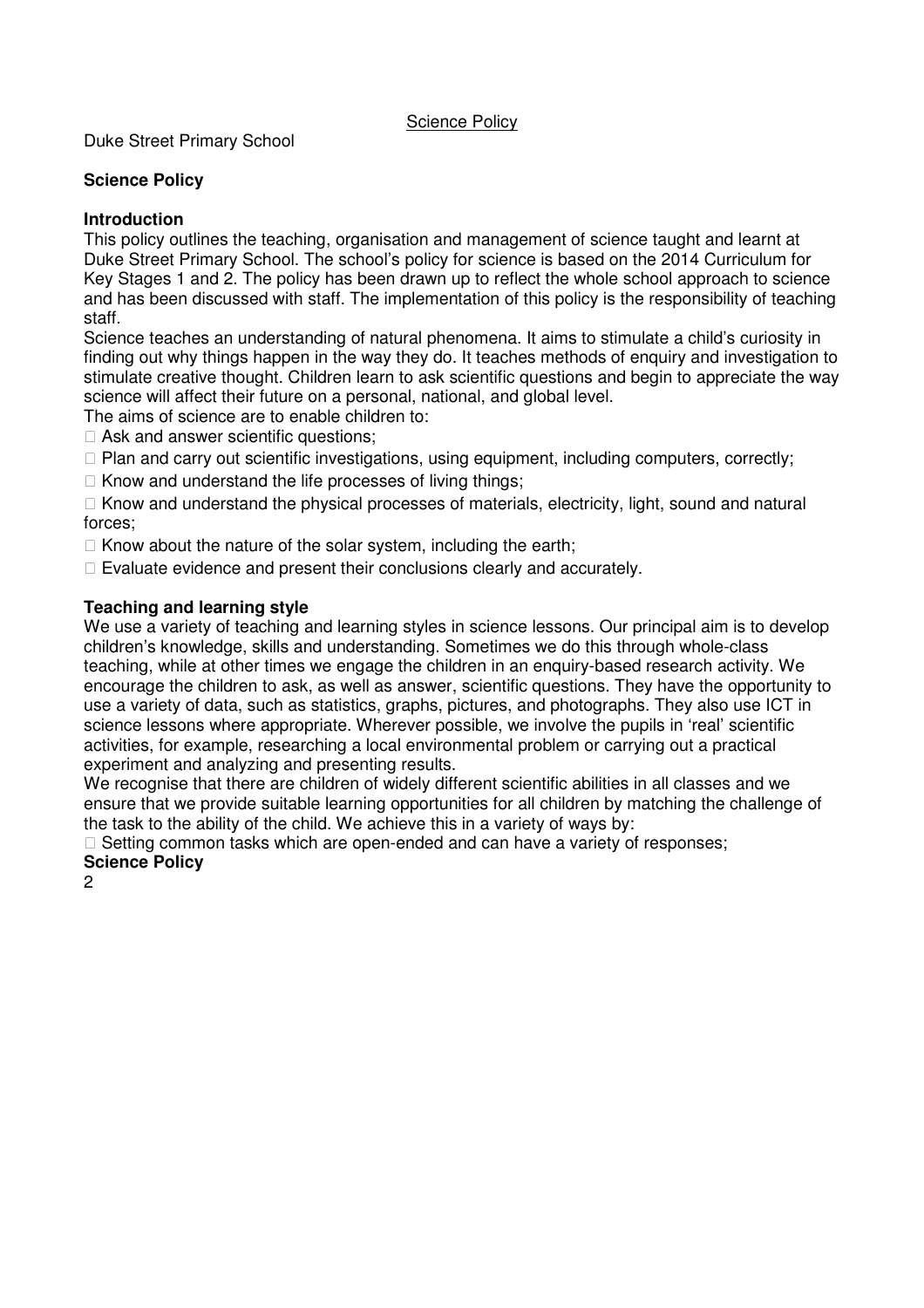Setting tasks of increasing difficulty (we do not expect all children to complete all tasks); Grouping children by ability in the room and setting different tasks for each ability group; Providing resources of different complexity, matched to the ability of the child; Using classroom assistants to support the work of individual children or groups of children.

# **Science Curriculum Planning**

The school follows the programme of study outlined in the Curriculum 2014 whilst using Chris Quigley Essentials to draw objectives, ideas and inspiration from. We carry out our curriculum planning in science in three phases (long-term, medium-term and short-term). The long-term plan maps the scientific topics studied in each term during the key stage. The science subject leader works this out in conjunction with teaching colleagues in each year group. In some cases we combine the scientific study with work in other subject areas, especially at Key Stage 1; at other times the children study science as a discrete subject.

Our medium-term plans give details of each unit of work for each term; these are completed on a two-year rotation cycle. In this way we ensure complete coverage of the Curriculum 2014 without repetition.

The class teacher is responsible for writing the short-term plans. These plans list the specific learning objectives, activities and outcomes for each lesson.

We have planned the topics in science so that they build upon prior learning. We ensure that there are opportunities for children of all abilities to develop their skills and knowledge in each unit and we also build progression into the science scheme of work, so that the children are increasingly challenged as they move up through the school.

## **Early Years Foundation Stage**

We teach scientific skills in the reception class as in integral part of the topic work covered during the year. We relate the scientific aspects of the children's work to the objectives set out in the Early Years Outcomes. Science makes a significant contribution to achieving the Early Years Outcomes and understanding of the world, e.g. through investigating what floats and what sinks when placed in water.

### **The contribution of science to other subjects English**

 Reading texts of a scientific nature Discussing what they have learnt Recounting their observations of scientific experiments Writing reports and recording information

### **Mathematics**

 using weights and measures and applying number estimating and predicting in investigations Recording, presenting and interpreting data

# **Science Policy**

3